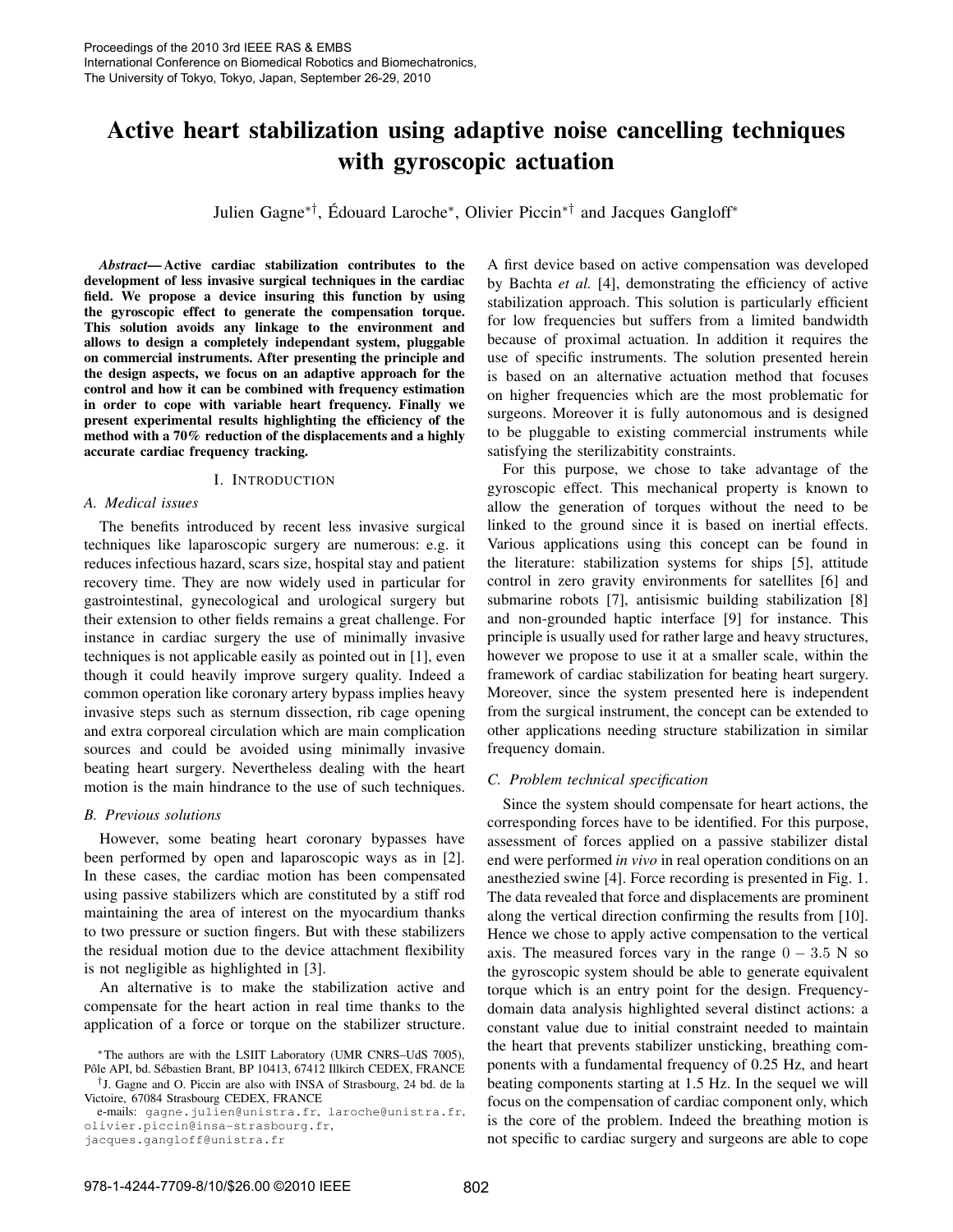

Fig. 1. Heart action recording in time (on top) and frequency (on bottom) domains. In black the vertical force component and in gray the horizontal one.

with it in most cases.

#### II. DEVICE OVERVIEW

## *A. Modeling*

The designed gyroscopic compensation device and the passive stabilizer can be modeled using the rigid-body model which is depicted in Fig. 2. The compensation device is



Fig. 2. Mechanical model in its reference configuration.

composed of an inertia wheel  $\phi$  rotating at a constant high speed  $\Omega$  with respect to the joint  $q_4$  thanks to a first actuator. This constitutes the gyroscope. This wheel is attached to a gimbal  $\circled{3}$  which rotation with respect to the joint  $q_3$  can be controlled with a second actuator. The whole system is attached to the passive stabilizer so that the gyroscope axis is aligned with  $A$  at its nominal position. The passive stabilizer is modeled by the part  $(2)$  and its flexibilities are taken into account with the introduction of the massless part (1) and the two revolute joints  $q_1$  and  $q_2$ . Springs and dampers of coefficient  $k$  and  $f$  respectively are mounted on those two latter joints in order to model the properties of the flexibilities. Modeling flexibilities in this way is particularly relevant for our application since most deformations are concentrated in the stabilizer attachment and not distributed along the whole structure.

This architecture allows to compensate for displacements along the vertical axis  $y_0^2$  thanks to the gyroscopic torque generated along a direction parallel to  $\vec{x_0}$ . Let consider the gyroscopic torque expression:

$$
\vec{T}_G = J_4 \vec{\Omega} \times \vec{R} \tag{1}
$$

where  $\vec{T}_{G}$  is the gyroscopic torque,  $\vec{\Omega}$  the gyroscope angular velocity along its revolution axis,  $J_4$  its moment of inertia and  $R$  the precession speed i.e. the gyroscope angular velocity normal to  $\vec{\Omega}$ . In order to obtain gyroscopic torque along  $x_0^2$  direction the vectors  $\Omega$  and R should be in the  $(\vec{y_0}, \vec{z_0})$ plane. The configuration we chose fulfills this condition with  $\Omega = \Omega y_4$  and  $R = \dot{q}_3 \dot{z}_3$ . It also avoids reverse undesired gyroscopic effects: displacements of the rod tip along  $\vec{x_0}$ add a negligible variation to the gyroscope spinning rate and vertical displacements along  $\vec{y_0}$  induce a torque along  $q_3$ which can be handled by the actuator.

Considering that the displacements are small, neglecting gravity and minor gyroscopic effects, and considering only the vertical displacements, we demonstrated in previous work [11] that the system can be described by the following differential equation:

$$
J\ddot{y} + f\dot{y} + ky = L\cos(q_3)T_G - L^2F_y \tag{2}
$$

$$
T_G = J_4 \dot{q}_3 \Omega \tag{3}
$$

where  $y$  is the vertical displacement of the tip of the stabilizer, J the moment of inertia of the whole system, i.e. the stabilizer and the gyroscopic device, with respect to  $\vec{x_0}$ axis, L the stabilizer length, and  $F_y$  the force exerted by the heart along the vertical direction.

According to equation (3) the gyroscopic torque  $T_G$  is proportional to the gimbal speed, the gyroscope speed and its moment of inertia. So it is possible to control the gimbal speed  $\dot{q}_3$  so that it induces the appropriate torque required to compensate for heart motion in real time. Note that the gyroscope torque direction depends on the gimbal angle  $q_3$  so the gimbal has to be kept close to its reference configuration in order to avoid gyroscopic torque along undesired direction.

### *B. Design issues*

The compensator should be as compact and light as possible and able to produce a high gyroscopic effect. For this purpose we refer to equation (2) in which the gyroscopic torque is projected along  $\vec{x_0}$ . If we want to compensate for a cardiac action  $F_y(t) = \frac{A_c}{2} \cos(2\pi f_c t)$  the gimbal angle expression will be the following:

$$
q_3(t) = \arcsin\left(\frac{LA_c \sin(2\pi f_c t)}{4\pi J_4 \Omega f_c}\right) \tag{4}
$$

The design choices are limited to the parameters  $J_4$  and  $\Omega$ which can be determinated based on the signal we want to compensate for and the boundaries constraints we impose on the gimbal angle. Finally we chose to maximize the gyroscope spin rate rather than its inertia which would induce higher weight.

Another important constraint on the design is to provide a device compatible with existing passive stabilizers and independant to allow separate sterilization. Most parts of the system are made of aluminum to improve lightness except the gyroscope which is made of steel to increase its inertia. The gyroscope and gimbal axis are both guided thanks to stainless steel bearings. Mechanical design was validated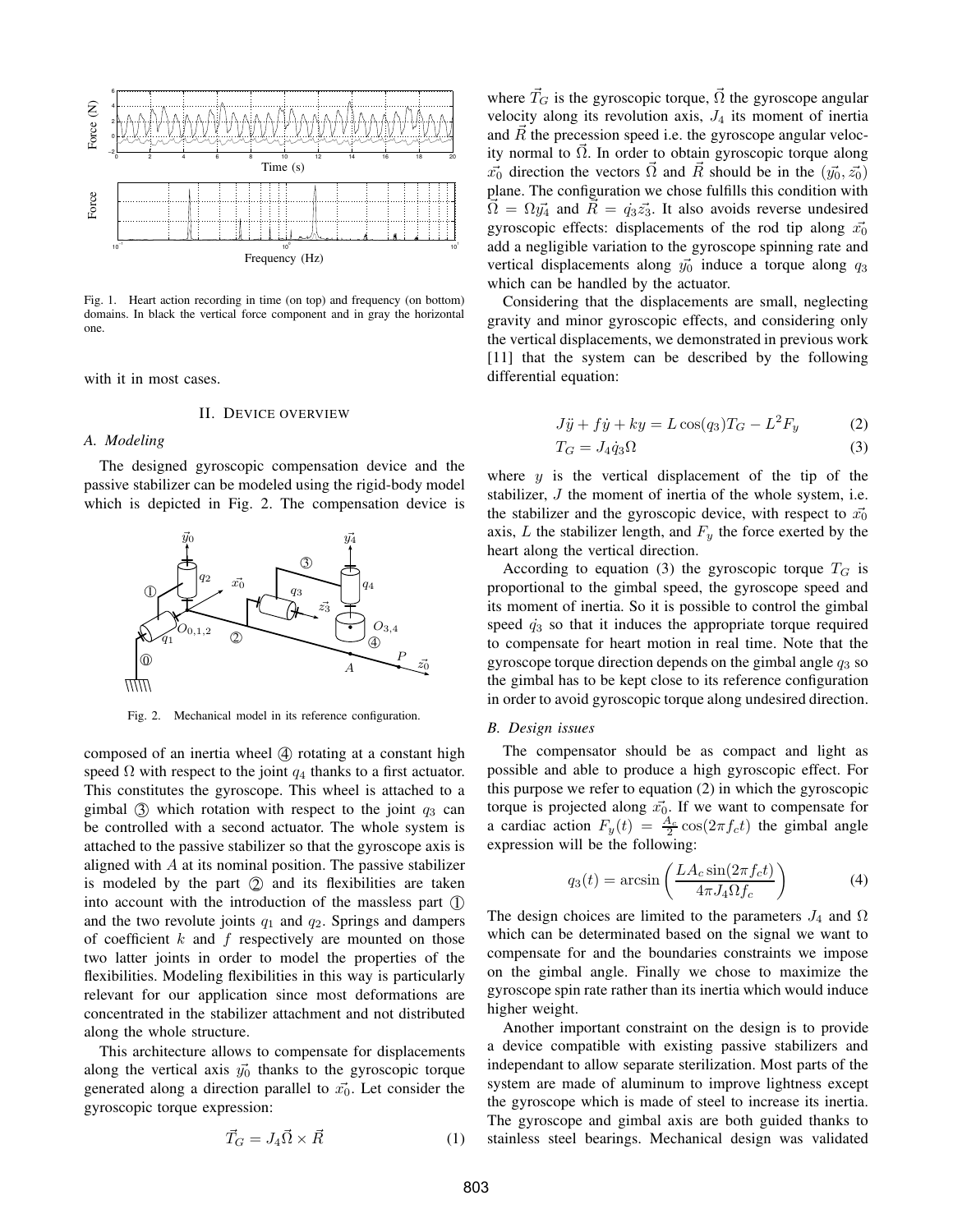after successful static and modal finite element analysis using a worst case scenario. A picture of the system designed to comply with the specifications is presented in Fig. 3.



Fig. 3. System overview, here mounted on a passive stabilizer from Medtronic designed for minimally invasive beating heart surgery. The tip with the two fingers is inserted into the body while the gyroscopic system remains outside.

Finally the whole designed system is 130 mm long and weights 390 g. Thus, compactness is clearly improved compared to previous solutions, which makes the device easy to integrate in surgical environment. Concerning the performances, with a 30,000 rpm gyroscope spinning rate and  $\pm 40^{\circ}$  gimbal angle amplitude, the designed system is able to compensate for 1.5 Hz action with 5 N peak-topeak amplitude, according to equation (4), which is sufficient considering cardiac force data.

## *C. Experimental setup*

In order to evaluate the active stabilizer, we use the experimental setup depicted in Fig. 4. It is composed of the gyroscopic system attached to a stainless steel tube, which dimensions are similar to those of surgical stabilizers, and a heart simulator.



Fig. 4. Experimental setup overview.

The rod is attached thanks to a commercial system from Medtronic including a stand rigidly attached to the table and a cardiac stabilizer tightening device which presents some compliance. The heart simulator is composed of a pan-tilt robot which trajectory is controlled by a sequence reproducing the movements of a heart that were acquired experimentally on an anesthesized swine [12]. The contact between the heart simulator and the passive stabilizer is insured by a compressible interface which converts the imposed motion into force. The gyroscopic system actuators are controlled thanks to a real-time controller (Adept sMI6) which receives measurements from sensors and computes the control law with a sampling rate of 1 kHz. System monitoring is done from a laptop communicating with the controller trough firewire. It allows to set parameters, launch program sequences and make data acquisition.

Concerning the control of the gyroscopic device, various sensing solutions are possible: force, position, speed or acceleration sensors, camera. The accelerometer has many advantages: it can be easily embedded on the system, moreover, since its reference is inertial, it does not need any external component linked to the ground unlike a camera or position and speed sensors. Furthermore it does not require stabilizer modifications as for force sensing.

However, the presence of inaccuracies in the gyroscope manufacturing induces vibrations in the structure and high noise level on the acceleration measurement with amplitudes up to 15 times greater than the usefull signal [13], making the signal processing and the control difficult to implement experimentally. We are currently manufacturing a second version of the system with a special attention paid to the balance of the gyroscope in order to avoid any vibration. Nevertheless, in this paper, we want to validate a new adaptive control scheme which is independant from the type of measurement. Hence we chose to use for experiments a position sensor based on optical measurement. However this solution is not as ideal as acceleration sensing it is still pertinent within the application framework. The sensor is compact  $(4 \times 11 \times 19 \text{ mm})$  and is directly linked to the stand of the stabilizer with an articulated arm which allows an easy reconfiguration. The sensor is positionned on the proximal side of the stabilizer where it measures the displacements. Then, knowing the relationship between distal and proximal displacements, we deduct the stabilizer tip displacement. In addition, proximal measurement associated with no-contact optical sensing allows to respect the asepsis constraints.

In order to test and tune compensation control law in simulation, we need to identify the model parameters. For this, identification has been performed experimentally, based on mean square error minimization. Hence we were able to determine the values of the parameters of the gimbal local control loop and the passive stabilizer model [13].

## III. CONTROL STRATEGIES

## *A. Preliminaries*

Using gyroscopic actuation to compensate for a disturbance requires the control law to fulfill a double objective:

- 1) reject the cardiac disturbance in order to stabilize the position  $y$ ;
- 2) keep the gimbal close to its reference position to avoid a drift in torque direction.

One can note that these objectives are conflicting since gimbal angular displacement is necessary to generate torques. In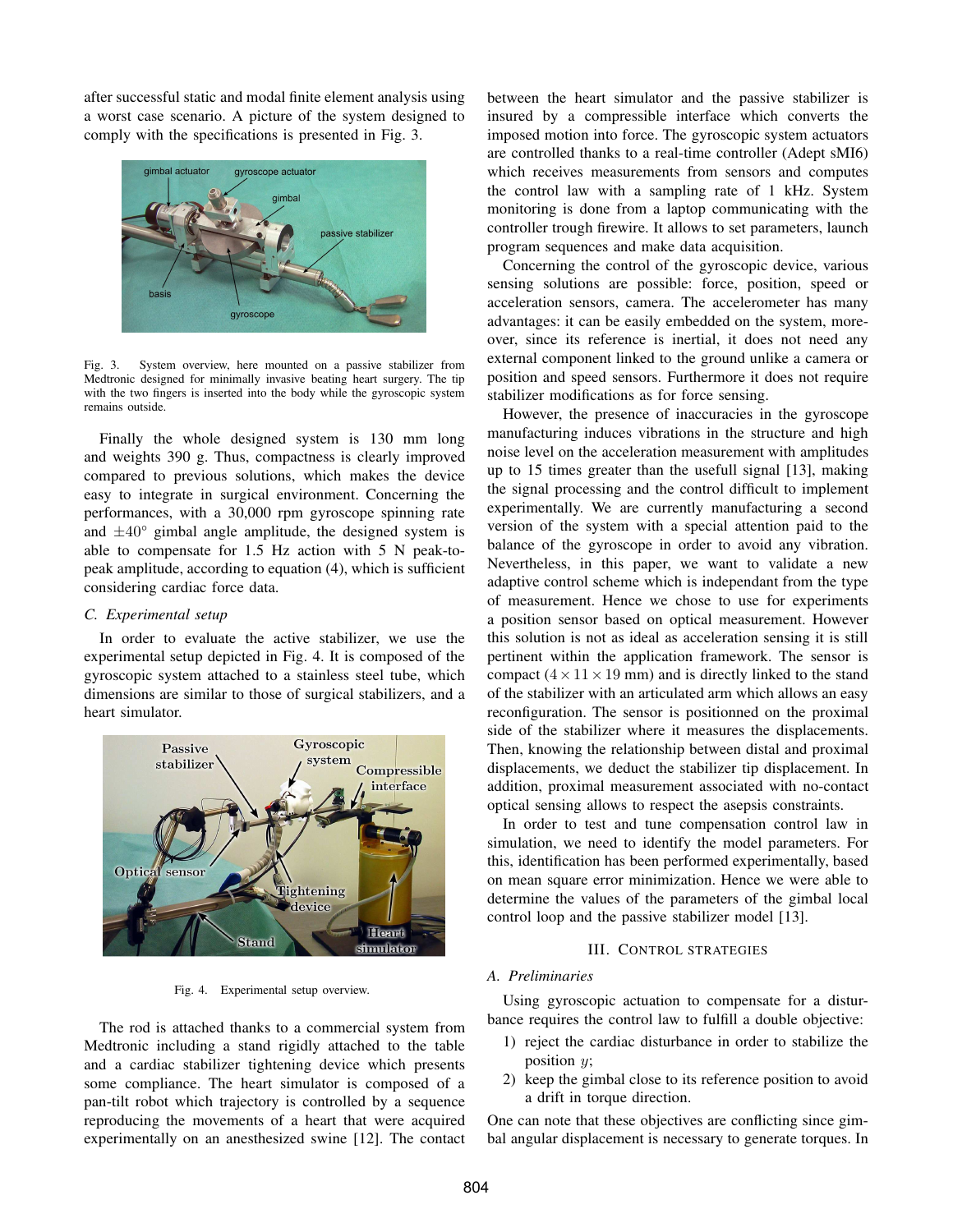addition, the second constraint prevents to compensate for low frequency disturbance which would imply large gimbal angular displacements. So, according to the choice we made, i.e. to compensate for the cardiac frequencies but not for the breathing ones, the control law should allow compensation of frequencies higher than 1 Hz without compensating for lower frequencies.



Fig. 5. Overall control scheme.

The overall control scheme is depicted in Fig. 5. In the sequel, we use the following notations: considering a signal x,  $\hat{x}$  is an estimate,  $\tilde{x}$  a measurement and  $x^*$  a reference value.

In order to satisfy the second objective, we chose to impose feedbacks on the gimbal angle measurement  $\tilde{q}_3$  and its integral  $\hat{I}_{q_3}$ . The feedback on  $q_3$  avoids gimbal drift while the one on  $I_{q_3}$  imposes an equilibrium position corresponding to the gimbal reference configuration [11]. Concerning the first objective, it is fulfilled thanks to a dedicated control law using a measurement  $\tilde{y}$  and providing a control output u. This latter control law will be detailed in the sequel.

The system equation (2) includes the nonlinear term  $cos(q_3)$  in the gyroscopic torque expression. In order to compensate for this non linearity, we divide the control signal by  $cos(\tilde{q}_3)$  before sending it to the system input.

Finally the control input is defined in the following way:

$$
\dot{q}_3^* = \frac{u + K_1 \tilde{q}_3 + K_2 \hat{I}_{q_3}}{\cos(\tilde{q}_3)}\tag{5}
$$

where  $K_1$  and  $K_2$  are the feedback gains on  $\tilde{q}_3$  and  $\tilde{I}_{q_3}$ respectively.

In a previous work [13], we studied compensation control laws using a Kalman observer for static state feedback and feedforward control. One limitation of those techniques in the need of an accurately identified model for the Kalman filter. In this paper we will focus on another approach based on adaptive control which is more tolerant to modeling uncertainties.

## *B. Adaptive control*

In the case of cardiac motion compensation we know the frequencial content of the disturbance (cf. §I-C) which is constituted of the cardiac frequency and its harmonics. Since the cardiac frequency can slightly vary over time, we consider it as a time dependant signal  $\omega$  remaining in the vicinity of a reference value  $\omega^*$ . Finally the disturbance d can be considered as a sum of frequency varying sinusoidal disturbances of the form

$$
d_i = A_i \cos(\varphi_i) \tag{6}
$$

where  $\varphi_i = \varphi_{i_0} + \int \omega_i \cdot dt$  with  $\varphi_{i_0}$  the initial value of  $\varphi_i$ and  $\omega_i = i\omega$  the frequency of the i<sup>th</sup> cardiac harmonic.

For input harmonic disturbance rejection Bodson and Douglas [14] proposed the adaptive control depicted in Fig. 6 which is based on the estimation of the amplitude of two components of the disturbance that are in phase quadrature to each other.



Fig. 6. Adaptive compensation control scheme for one harmonic.

Knowing the disturbance frequency  $\omega$  the equation (6) can be writen in the following way:

$$
d_i = \alpha_i \cos(\hat{\varphi}_i) - \beta_i \sin(\hat{\varphi}_i)
$$
 (7)

where  $\hat{\varphi}_i = \int \omega_i \cdot dt$  is an estimate of  $\varphi_i$ . The gain g allows to tune the convergence speed of the algorithm and the gain matrix  $P_i^{-1}$  $i_i^{-1}$  allows to compensate for the system gain and phase at the frequency  $\omega_i^*$ . It is defined as:

$$
P = \frac{1}{2} \begin{bmatrix} \text{Re}[H(j\omega_i^*)] & -\text{Im}[H(j\omega_i^*)] \\ \text{Im}[H(j\omega_i^*)] & \text{Re}[H(j\omega_i^*)] \end{bmatrix}
$$
 (8)

where  $H(j\omega_i^*)$  is the transfer of the system from control input u to measurement  $\tilde{y}$  at the working frequency  $\omega_i^*$ . It corresponds to the system dynamic equation 2 with identified parameters. Then, the adaptive feedforward cancellation scheme leads to the control:

$$
u_i = \hat{\alpha}_i \cos(\hat{\varphi}_i) - \hat{\beta}_i \sin(\hat{\varphi}_i)
$$
 (9)

For small values of  $g$ , the stability is guaranteed as long as the phase of  $H(j\omega_i^*)$  is correctly estimated within a  $\pm 90^\circ$ tolerance. Hence this method is robust to model uncertainties. This robustness is an important advantage for our application since the properties of the system can be modified by the interaction with the heart or by a reconfiguration of the thightening device, to stabilize another part of the heart during an operation for instance. This method is also tolerant to gain errors since they would only have an influence on the convergence speed. Hence, complicated sensor calibration procedures can be avoided, leading to an simple use in operation conditions.

The scheme presented in Fig. 6 allows to compensate for only one harmonic disturbance. However it is possible to use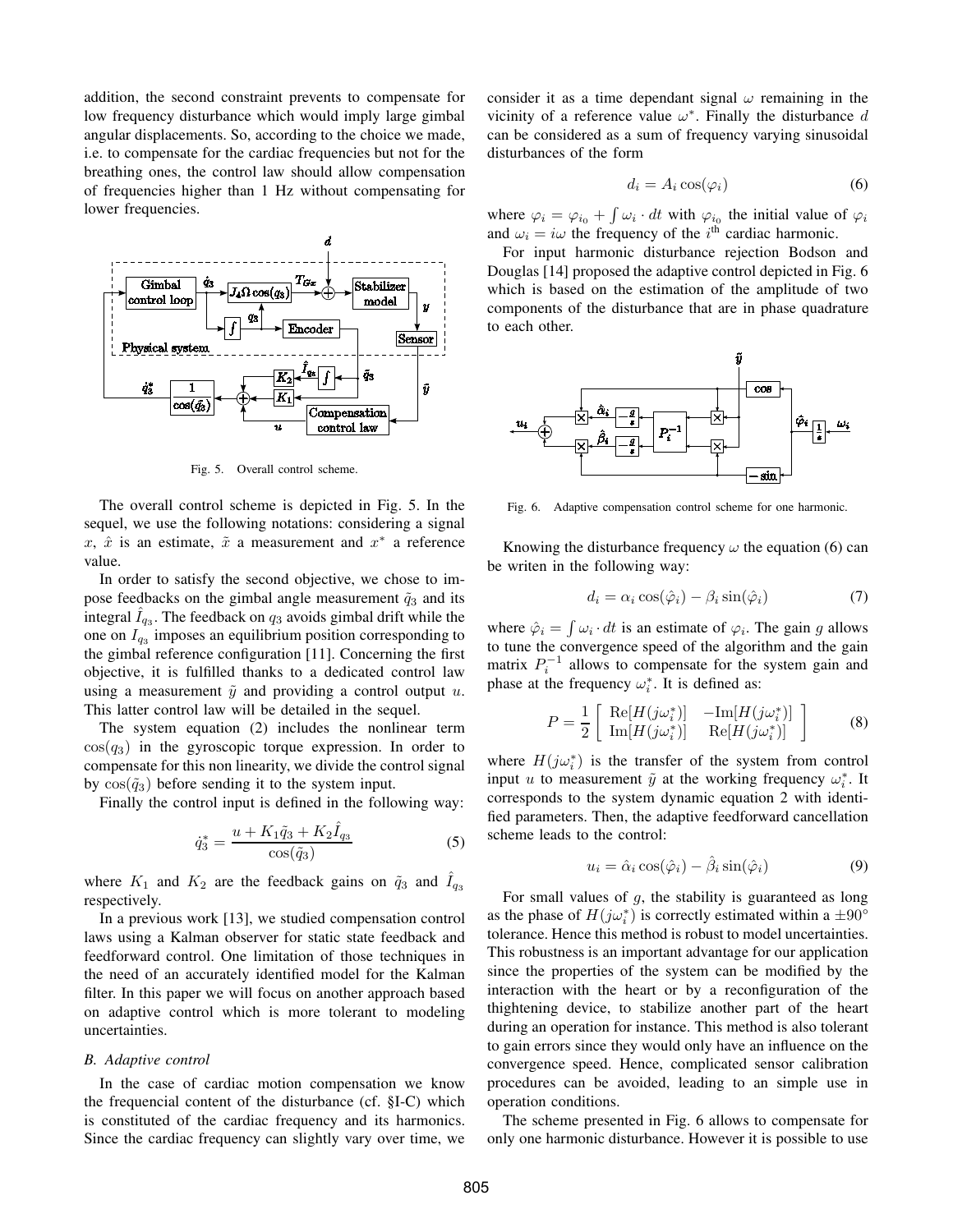several samples of this scheme in parallel in order to compensate for more harmonics, using multiples of the cardiac frequency  $\omega_i$  as inputs and defining the corresponding gain matrices  $P_i^{-1}$  $i^{-1}$ .

## *C. Disturbance frequency estimation*

Since the cardiac frequency  $\omega$  is necessary for the adaptive control we need to measure or estimate it. This frequency information is generally not delivered directly by the commercial ECG devices. Even if the frequency can be obtained from cardiac electrical signals or ECG audible beeps, it is preferable to use the signals already available on the system so that it is completely independant from any other device.

For disturbance frequency estimation, Bodson and Douglas [14] recommand an adaptive notch filter derived from the one developed by Regalia [15]. It is compatible with the adaptive algorithm described in the previous subsection and uses as an input the same measurement as the adaptive algorithm. It has three states,  $x_1, x_2$ , and  $\hat{\omega}$ , that satisfy the following differential equations:

$$
\dot{x}_1 = x_2 \tag{10}
$$

$$
\dot{x}_2 = -2\xi_e \hat{\omega} x_2 - \hat{\omega}^2 x_1 + k_e \tilde{y} \tag{11}
$$

$$
\dot{\hat{\omega}} = -g_e \left( k_e \tilde{y} - 2 \xi_e \hat{\omega} x_2 \right) x_1 \tag{12}
$$

where the estimation gain  $g_e$ , the damping factor  $\xi_e$  and the filter gain  $k_e$  are positive constants to be tuned.

#### IV. EXPERIMENTAL RESULTS

## *A. Compensation with known frequency*

We implemented on the experimental setup the adaptive algorithm and the frequency estimator described in the previous section. They were both tested first separately then together, imposing a cardiac-like action on the system thanks to the heart simulator.



Fig. 7. Adaptive algorithm results with known cardiac frequency  $\omega =$ 1.5 Hz and  $g = 0.5$ . On top the gimbal angular displacement  $q_3$  and in the middle the stabilizer measured displacement  $\tilde{y}$ . On bottom the comparison of the frequencial decomposition of the measured displacement  $\tilde{y}$ , with compensation  $(t > 35 s)$  in black and without  $(t < 25 s)$  in gray.

The results of the adaptive control with known disturbance frequency are shown in Fig. 7. Here only the compensation of fundamental at 1.5 Hz was implemented. The gain matrix  $P^{-1}$  was defined for this frequency, based on the identified model and we chose  $g = 0.5$  which was the tuning presenting best performances in simulations.

The compensation was activated at  $t = 26$  s. From there the control input, i.e. the gimbal speed  $\dot{q}_3$ , increases until the 1.5 Hz component is removed from the measurement signal  $\tilde{y}$ . One can see the compensation is effective within less than ten seconds. We can also observe at the very beginning of the compensation a lower frequency in the control input which corresponds to the phase matching. The gimbal centering is also effective, thanks to the feedback on  $q_3$  and  $I_{q_3}$ ,  $q_3$ remaining centered around  $0^{\circ}$ , in a range of  $\pm 30^{\circ}$ .

In terms of performances, the results show clearly the fundamental frequency attenuation. Compared to the free motion, we calculated a 70% reduction of the RMS amplitude of the displacement when compensation is active with 0.13 mm vs. 0.42 mm. However, the remaining displacements are mainly due to frequencies higher than the one we compensate for. This is confirmed by the frequencial decomposition of the displacement (lower plot) where we can see that the 1.5 Hz component is almost cancelled, higher frequencies being not affected.

So the proposed adaptive algorithm is able to efficiently reject an harmonic disturbance when its frequency is known. Let us now consider a variable frequency.

## *B. Including frequency estimation*

We implemented the method presented in §III-C. The parameters were tuned in simulation in order to meet a good trade-off between convergence time and accuracy:  $\xi_e = 0.1$ ,  $k_e = 1000$  and  $g_e = 1000$ . In the experiment, the disturbance was activated suddenly at  $t = 6$  s with a frequency varying between 1.4 and 1.6 Hz, while the frequency estimation was running from the beginning. The results are depicted in Fig. 8.



Fig. 8. Frequency estimation results. In dashed line the real pertubation frequency  $\omega$  and in plain line its estimate  $\hat{\omega}$ . The frequency estimation parameters are the following:  $\xi_e = 0.1$ ,  $k_e = 1000$  and  $g_e = 1000$ .

We can observe the estimator converging to the real frequency within less than 10 s after the disturbance activation. Then, we can see the estimation remaining accurate and tracking the real frequency: we calculated a mean estimation error of 0.011 Hz which is less than 1% of the estimated frequency.